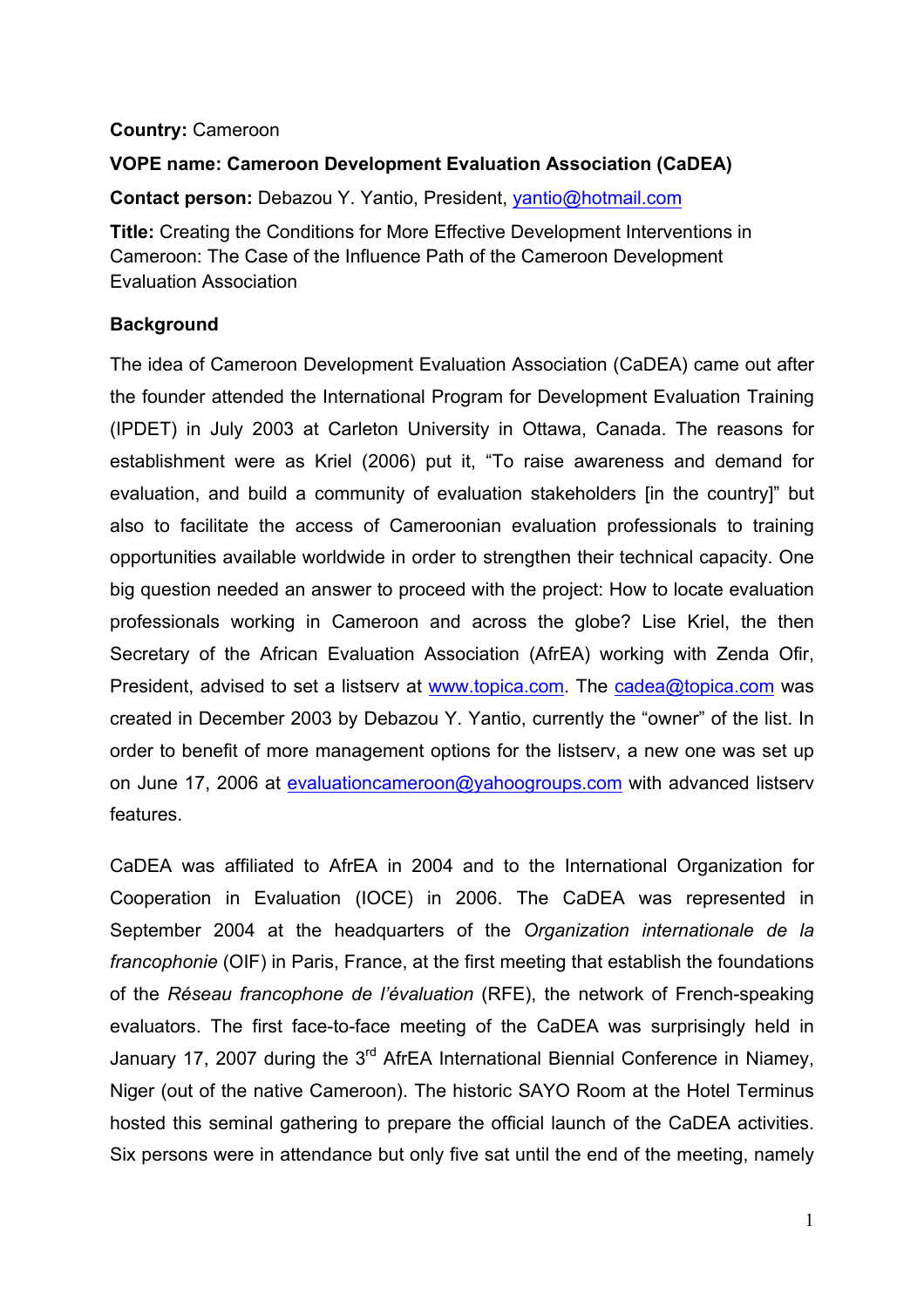Diana Anteneh Amana, Pascal Souloukna, Théodore K. Yamdji, Debazou Y. Yantio, and Thaddée Yossa. This core group of founding members then gathered in turn in their private residences in Douala and Yaoundé in Cameroon. Members traveled from their home city to the host city to attend meetings, showing a strong willingness to participate and to bring the association to life.

## **Strategy and implementation**

In order to become a viable organization with the necessary capacity to take forward its agenda, the strategy of attracting more new members is among our priorities during the next 3 years. We believe that pooling the personal motivation of individual members, as experienced today, will drive the association as an organization. Sister evaluation associations were also approached to discuss plans for the adoption and adaption of their processes and software relevant for CaDEA operations. As the volume of operations grows, it is planned to hire an executive to implement on a dayto-day basis the affairs of the Association, under the supervision of the Board. This organizational model seems appropriate because the Board members are benevolent and often not available all the time to carry out the activity of the association at full satisfaction. Partnerships and availing professional management are expected to build the organizational capacity of the CaDEA which is still in its organizational infancy. Our vision of organizational capacity is more of Kriel (2006) than of recent authors in evaluation capacity building: "Organizational capacity refers to leadership, membership, services, finances, human resources, inter-organizational linkages, and the overarching organizational structures that bring these resources together". This approach of course targets the three levels identified for action (i) enabling the evaluation environment (structural level); (ii) the individual level; and (iii) the institutional level (Heider, 2011). CaDEA has not yet defined any strategy to strengthen equity-focused and gender-sensitive evaluation as required in Segone's (2010) model of developing capacities for country-led monitoring & evaluation.

### **Bottlenecks/challenges**

CaDEA faces three major challenges: (i) fragile consensus on the nature and goal of the association; (ii) diverse understanding of the situation and state of evaluation demand and supply in the country and worldwide; and (iii) insufficient commitment of the members. Engaging the association in the consulting business or not was a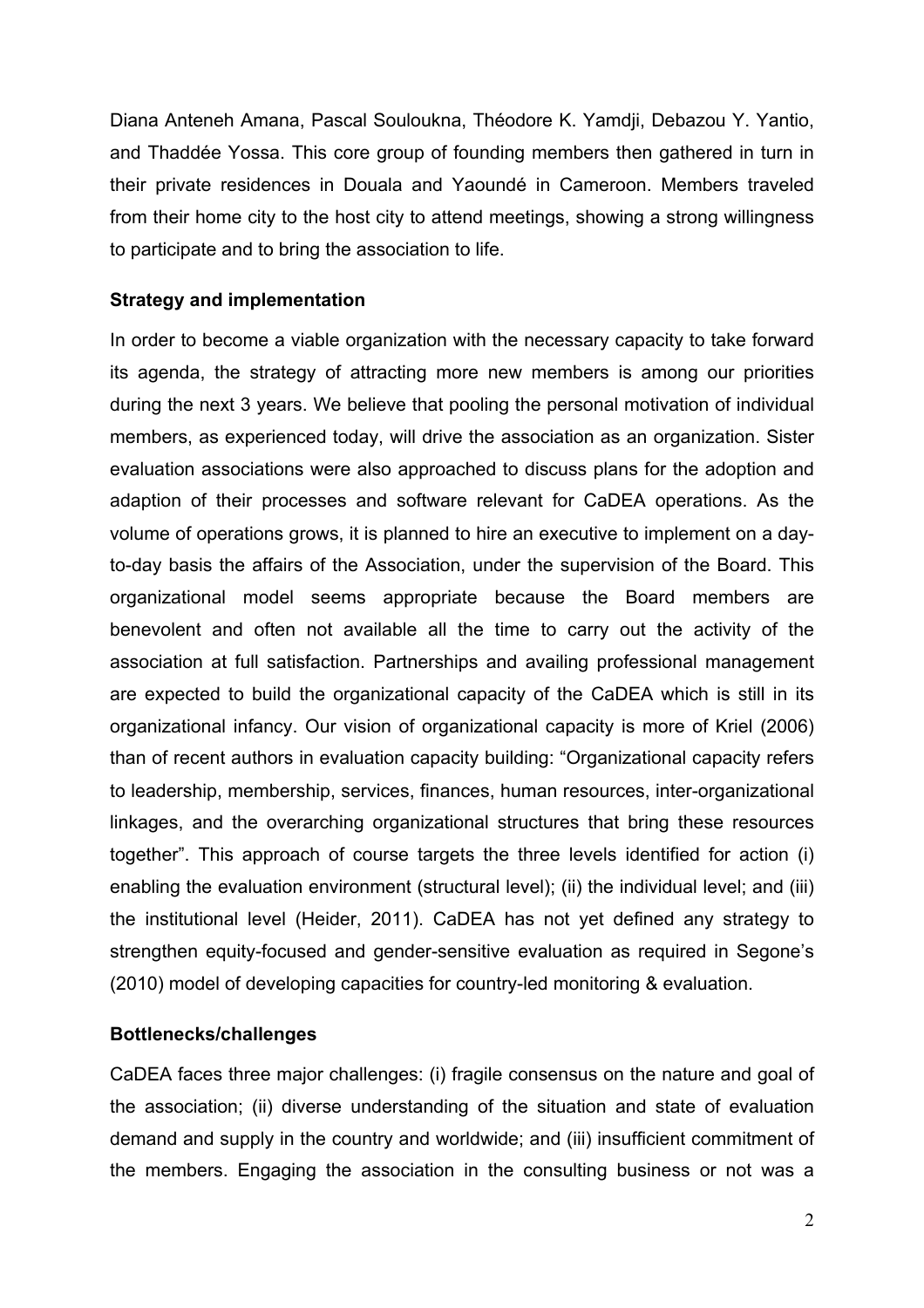critical decision to make. Reaching a consensus on that topic was not easy. We decided to be a professional organization or society, not a commercial service provider or firm, in line with the advice formulated later by Kriel (2006). This option avoids the association finding itself in conflict of interest with its members who are most of the time consultants working as individuals or firms providing private commercial services. In addition, it is argued that the Association would be independent from vested private interests and therefore pursue the public interest. The difference in evaluation experience among the membership didn't help the decision making process, including setting a strategic plan. Developing the work plan and taking on the tasks of implementation were challenged by the conflicting time schedule of the members. They couldn't spare enough time to deliver the expectations of the group.

#### **Progress and results**

So far, the association has gathered 53 (Cameroonian and non-Cameroonian) members located in and out of the country, among which 27 are in good standing. Twenty-five percent are female members. Apart of this growing membership, the sense of belonging to the Association and the strong willingness to build a bright future to evaluation in the country is a (social) capital that will be much needed to move forward the evaluation promotion agenda. The CaDEA has set up an electronic listsery evaluationcameroon@yahoogroups.com that brings together new and experienced evaluators interested by the state of program evaluation in Cameroon.

The CaDEA held its 1st formal meeting on May 5, 2012 with 18 members in attendance. There were 3 major achievements: (i) adoption of the bylaws; (ii) election of the 4 board members (president, vice-president, secretary, treasurer); and (iii) adoption of the medium term (2012-2014) strategic framework. Unexpectedly, CaDEA is increasingly known in the international evaluation community as a reliable instrument of evaluation promotion and strong advocate for more policy & program effectiveness across Africa and beyond.

### **Key enabling factors**

The existence of the association was the act of few dedicated and strongly committed individuals. However, the growth of the CaDEA is the result of the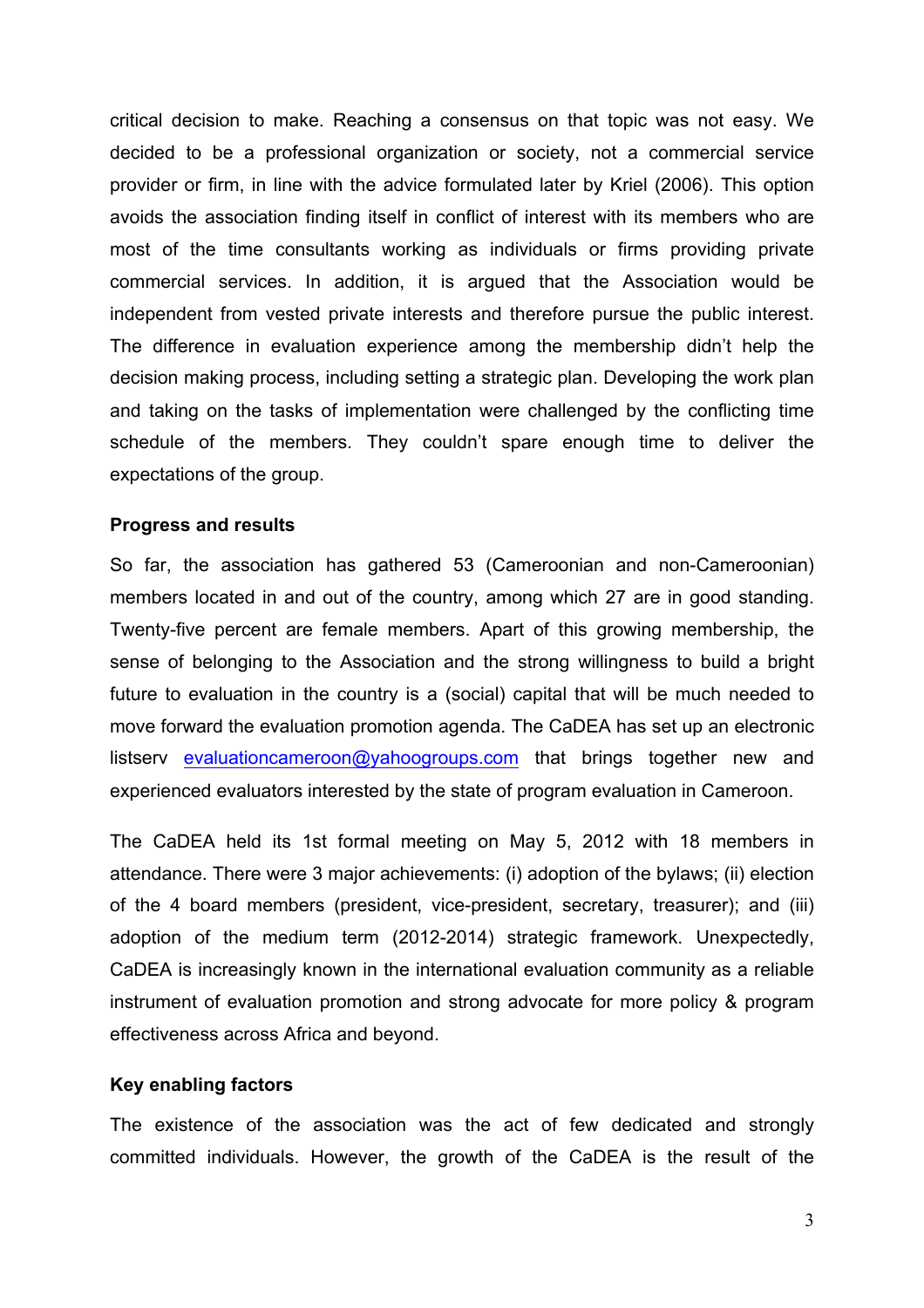increased importance of evaluation and results-based management (RBM) in the country, and also the push or pull of the founding leaders. This move comes from a growing social demand for government to demonstrate results as well as from the demand by donors for greater accountability (Rist, Boily and Martin, 2011). It is true for Cameroon but I will argue that the latter was a stronger factor. The CaDEA listserv has been also instrumental in developing the national network and forge ties among members.

# **Innovations and lessons learned**

Always nurture the motivation of the very few that keep active with the association's matters and who usually contribute their time and resources more than others.

# **Next steps**

CaDEA intends to move beyond the seminal roles of experience sharing, mutual support and learning of organizations of evaluators (Quesnel, 2006) towards an active role in promoting and mainstreaming evaluation in development decision making in Cameroon. Over the period 2012-2014, it is expected to:

- (i) increase the membership to 50 by Dec. 2012 and to 150 by the end of 2014;
- (ii) develop strategic partnerships with national and international counterparts to (a) strengthen members' technical capacities as well as the organizational capacity of the Association; (b) increase the visibility of the Association; and (c) place members in evaluation-related vacant positions;
- (iii) concerning advocacy, (a) at least 25% of the programs and projects in pilot public administrations has enlisted or carried out program evaluations; (b) educate decision makers and program managers on the nature and benefits of evaluation; (c) collect and disseminate information on monitoring & evaluation practices in the country.

# **References:**

Heider, C. 2011. "A Conceptual Framework for Developing Evaluation Capacities: Building on Good Practice", In *Influencing Change: Building Evaluation Capacity to Strengthen Governance,* Eds. Rist, R., M.-H., Boily and F. Martin, pp. 85-110, Washington, D.C.: The World Bank.